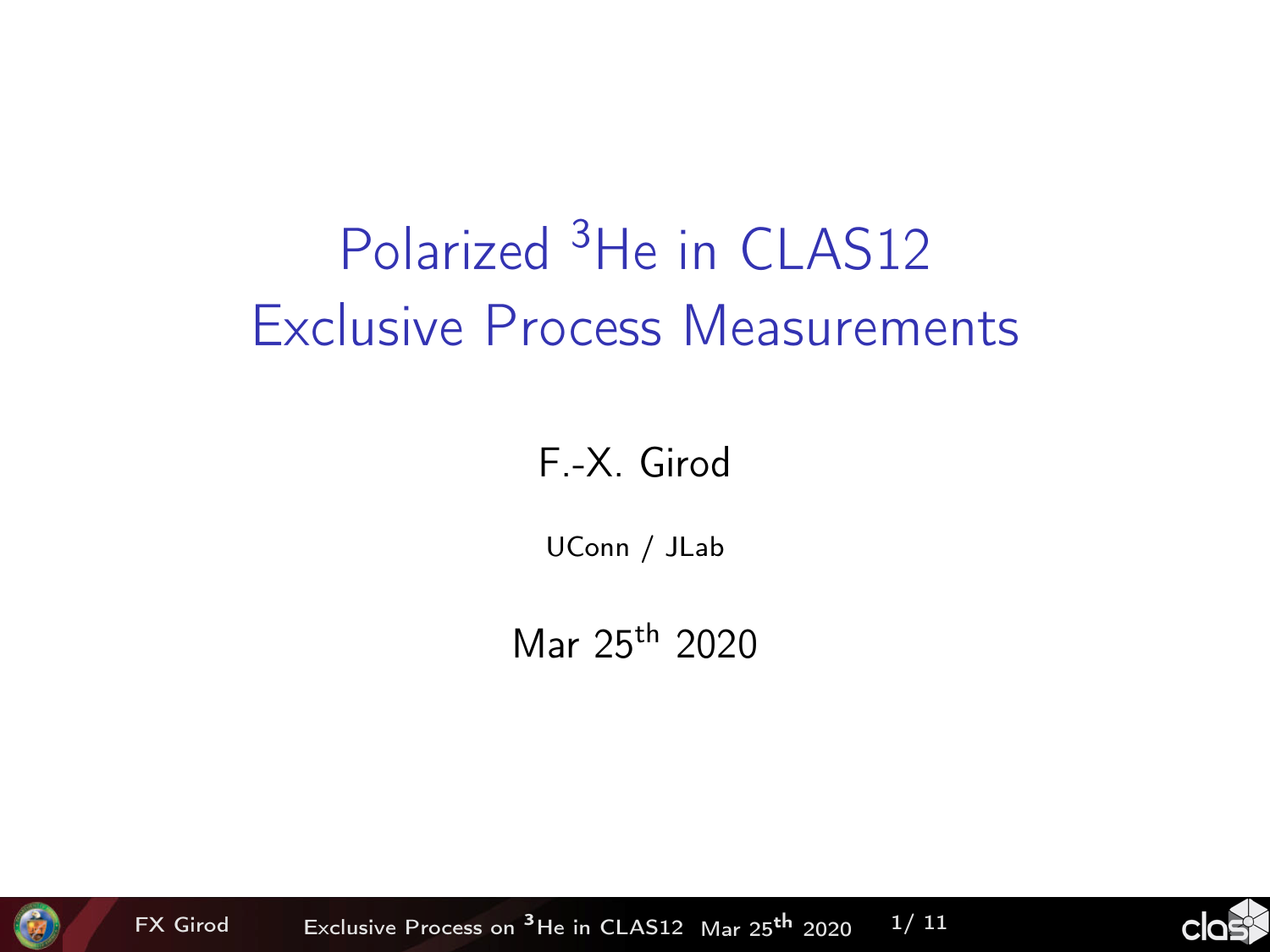<sup>1</sup> [Physics overview, model ingredients](#page-2-0)

#### <sup>2</sup> [Simulations status](#page-5-0) [Coherent channel](#page-5-0) **•** [Incoherent channel](#page-8-0)

<sup>3</sup> [Summary outlook](#page-10-0)

Disclaimer: Very preliminary results, work just started



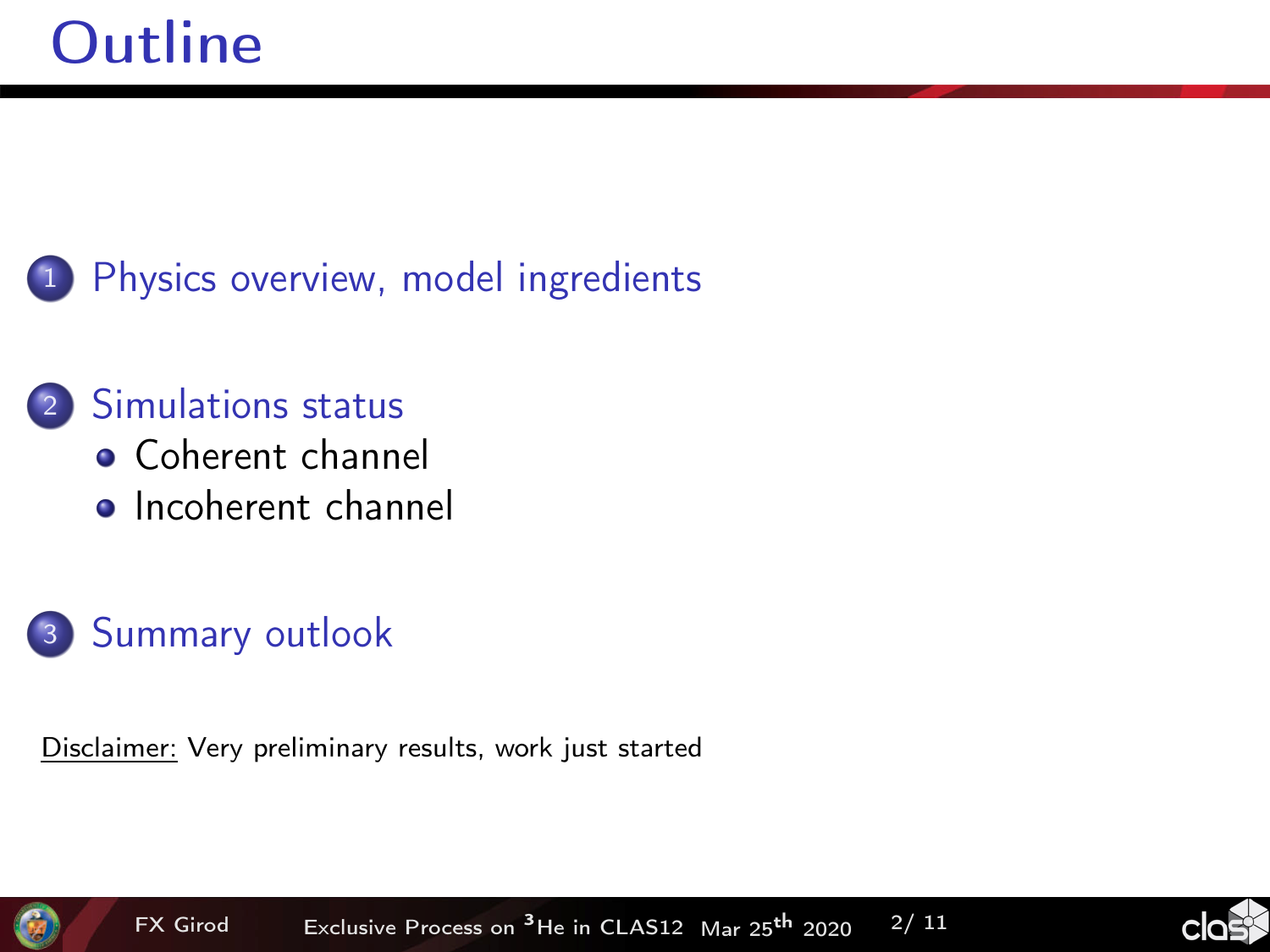#### <span id="page-2-0"></span>Exclusive physics overview

Current workforce: UConn group Kyungseon Joo, Stefan Diehl, Andrey Kim, FXG

|            | Process                                     | Sensitivity                |                   |
|------------|---------------------------------------------|----------------------------|-------------------|
| Coherent   | $e^3$ He $\rightarrow e^3$ He $\gamma$      | Nuclear partonic structure |                   |
| Incoherent | e $n \rightarrow e n \gamma$                | <b>GPD E</b>               | Ji's sum rule     |
| Coherent   | $e^{3}$ He $\rightarrow e^{3}$ He $\pi^{0}$ | <b>Transversity GPDs</b>   | DVCS background   |
| Incoherent | $en \rightarrow en\pi^{0}$                  |                            |                   |
| Incoherent | e $N \rightarrow e N \pi^{+/-}$             | Valence quarks             | Complementary     |
| Incoherent | $e N \rightarrow e \Sigma^{+/-} K^{+/-}$    |                            |                   |
| Coherent   | $e^3$ He $\rightarrow e^3$ He $\phi$        | Nuclear                    | gluonic structure |
| Incoherent | $e n \rightarrow e n \phi$                  | Neutron                    |                   |



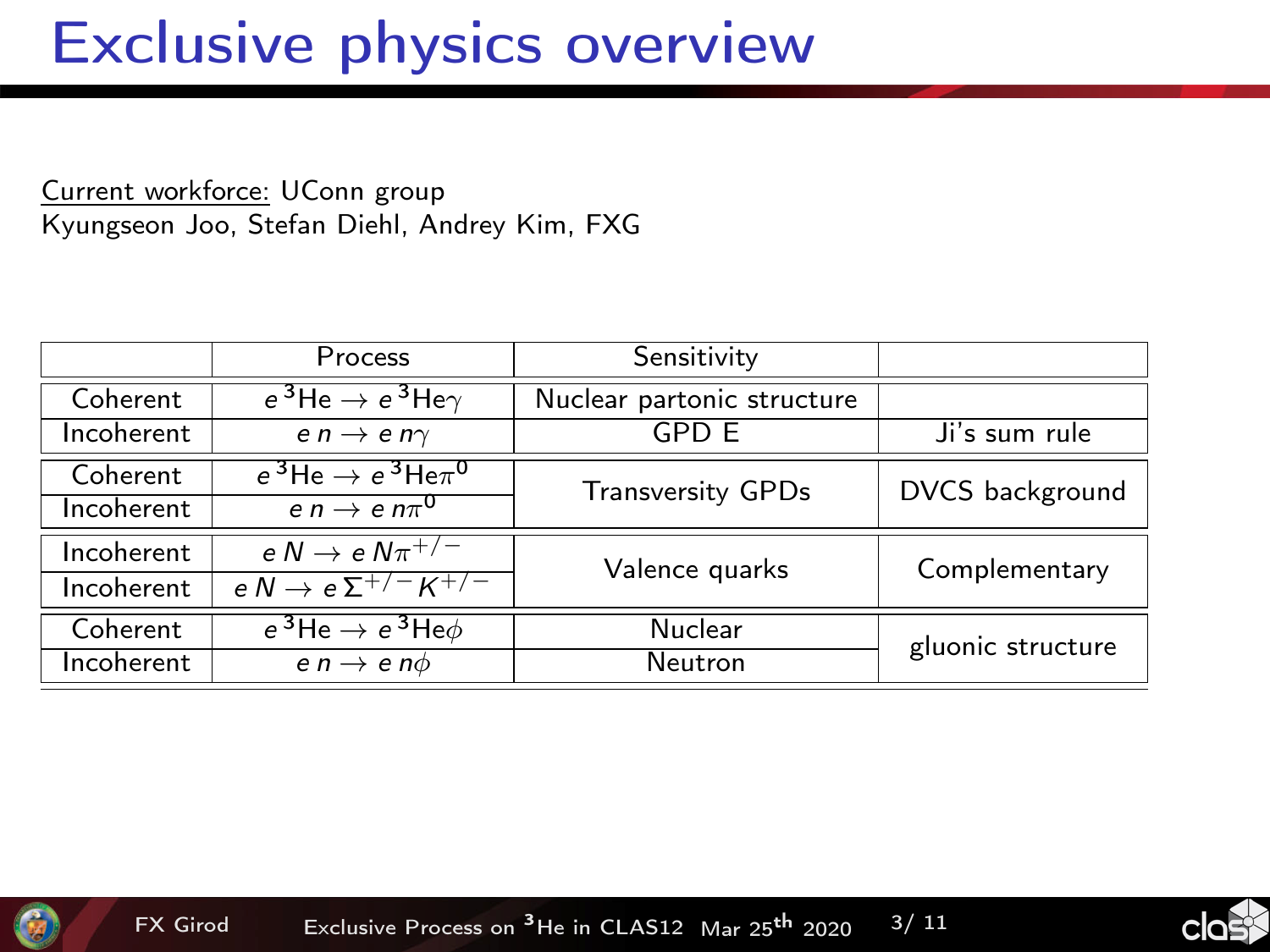### Input Fermi momentum



3He(1/2+) -- VMC Argonne 2N Urbanna X 3N V18 -- 17-Dec-12

R. B. Wiringa et al Nucleon and nucleon-pair momentum distributions in A<12 nuclei Phys. Rev. C 89, 024305 (2014)

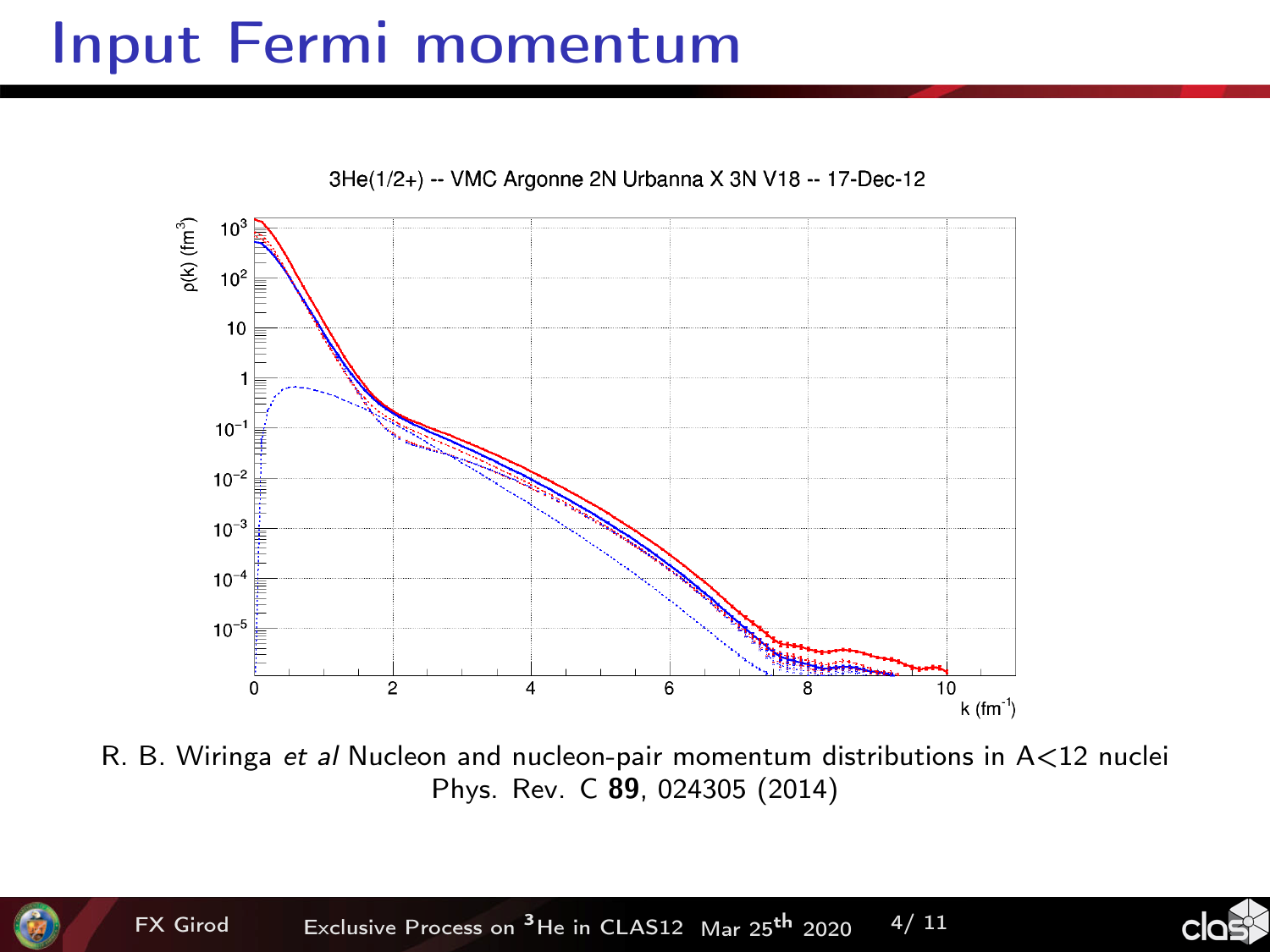## Input charge and magnetic FFs

FIG. 1: <sup>3</sup>He elastic structure function A(Q<sup>2</sup>) data from

elastic e-proton (e-p) scattering was measured at several



 $\mathcal{F}_1$  , 3He magnetic form factor  $\mathcal{F}_2$ 

 $F$ France  $F$  and  $F$  are  $F$  and  $F$  are form the from the from the from the from the from the from the from the from the from the from the from the from the from the from the from the from the from the from the from the FIGH A THE FFS MEASUREMENT FHYS. NEV. LELL 119, 102301 (2017) credible correction to the data for this effect should be Hall A 3He FFs measurement Phys. Rev. Lett. 119, 162501 (2017)

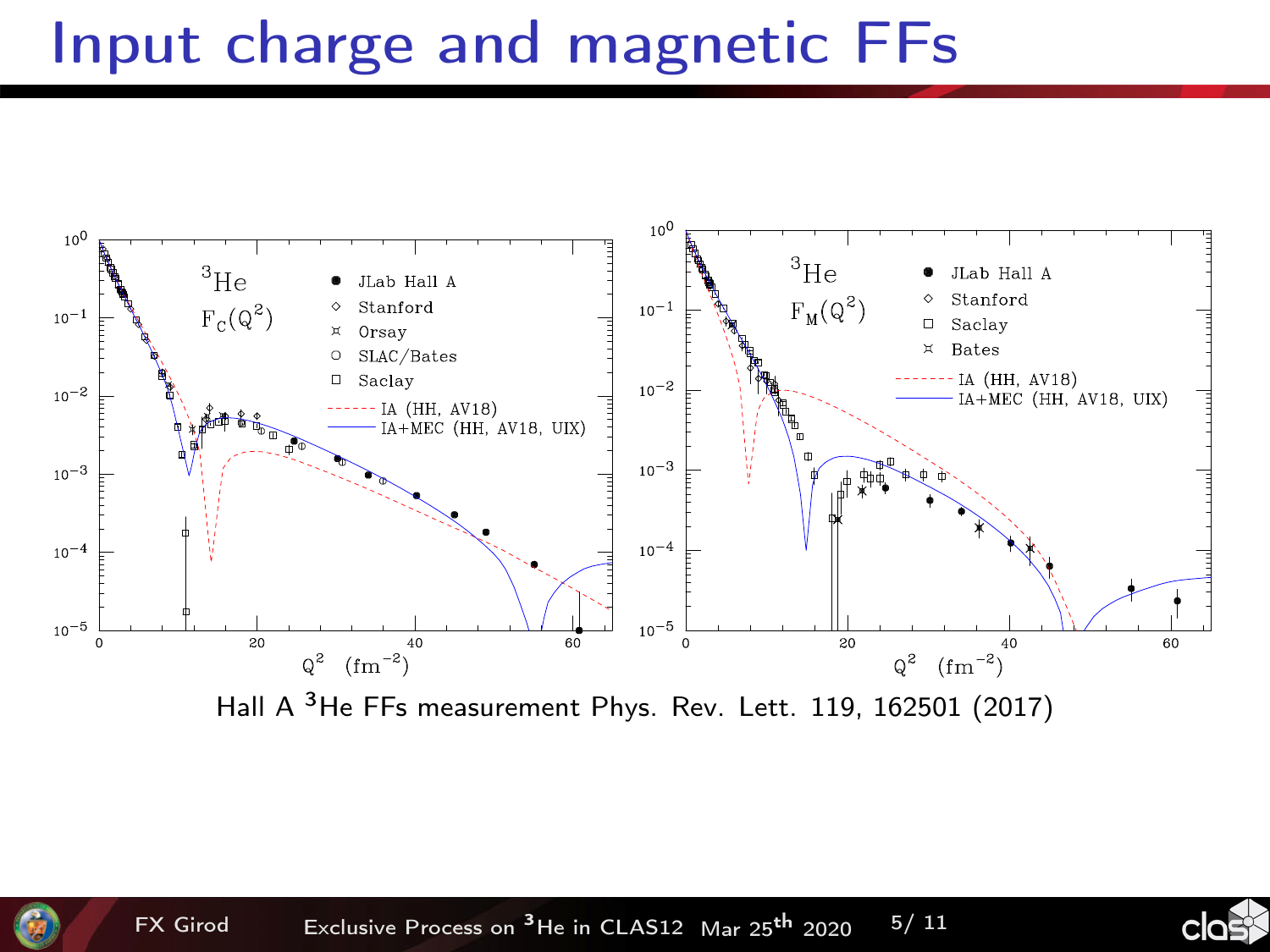### <span id="page-5-0"></span>Coherent simulations

DVCS  $Q^2$  vs  $x_p$  $Q^2$  (GeV<sup>2</sup>  $10$ R 10<sup>2</sup> ĥ 10  $0.3$  0.4 0.5 0.6 0.7 0.8 0.9 1  $0.1 \quad 0.2$ DVCS -t vs  $\phi_{\text{front}}$  $10<sup>2</sup>$  $0.8$  $0.6$  $0.4$ ١ċ  $0.2$  $0<sub>0</sub>$  $\overline{50}$ 100 150 200 250 300  $350$ 



Note limited −t range by nuclear FF Node around  $-t_A \approx 0.2$  GeV<sup>2</sup>



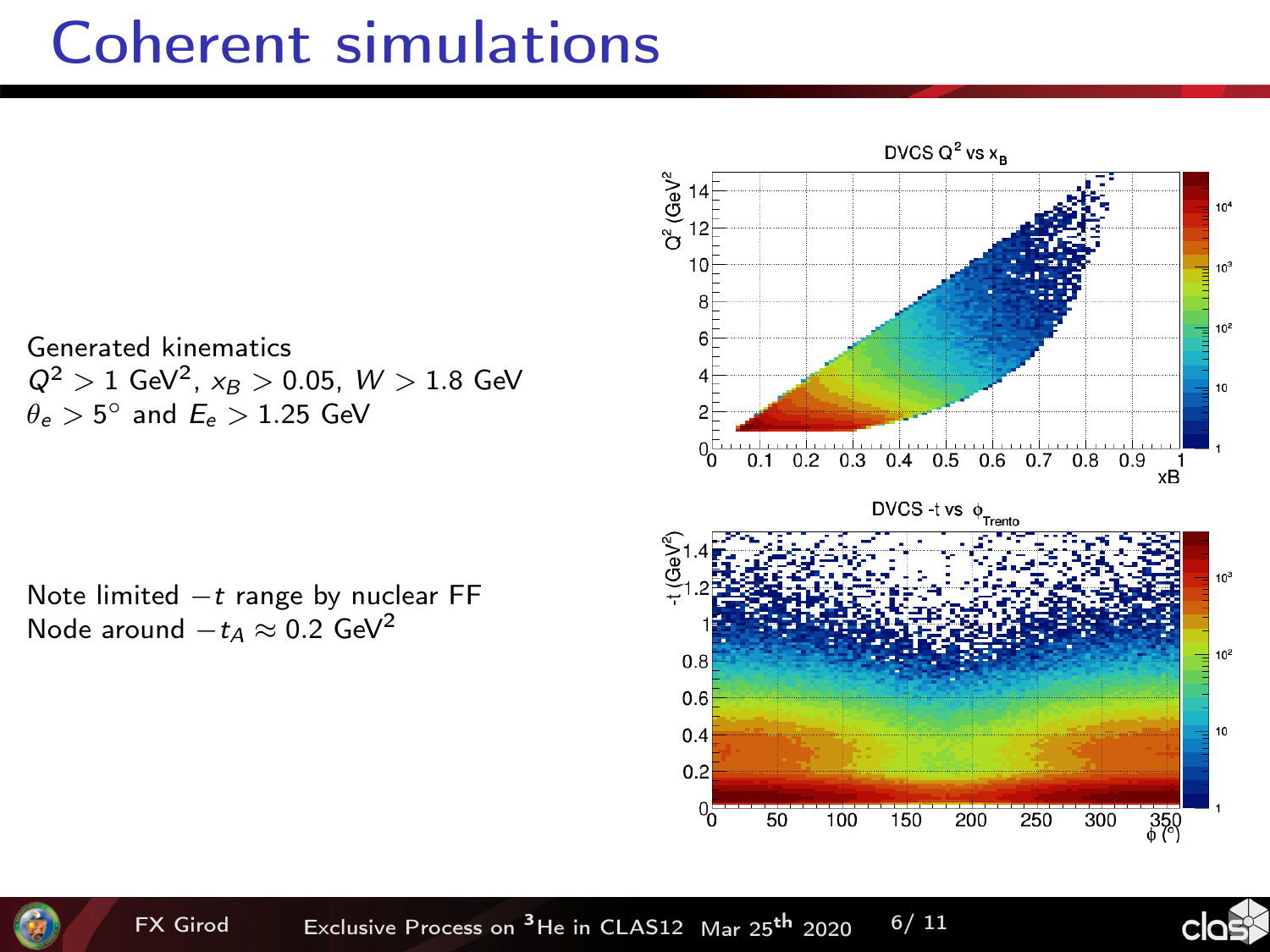#### **Coherent simulations**



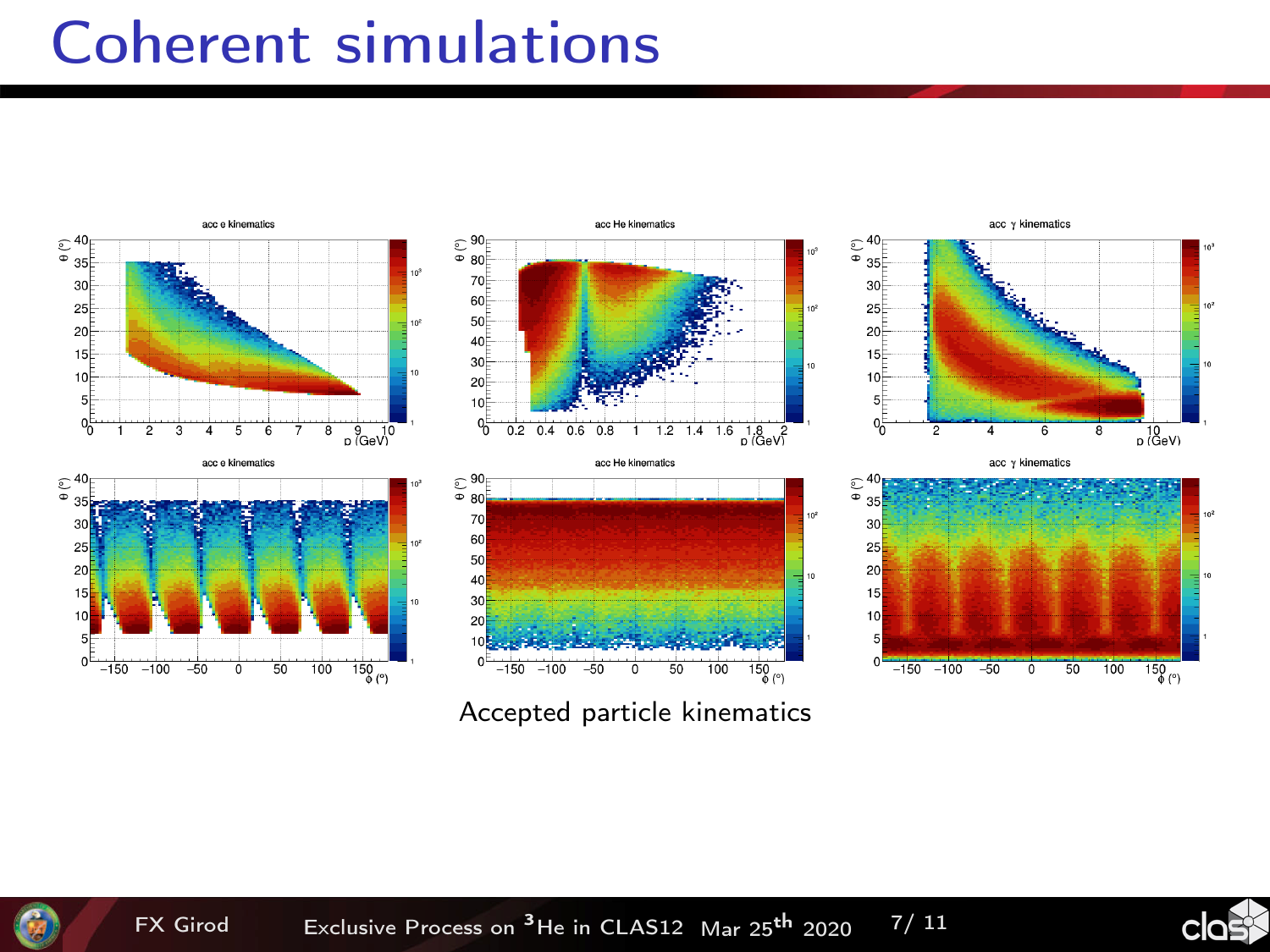#### **Coherent simulations**



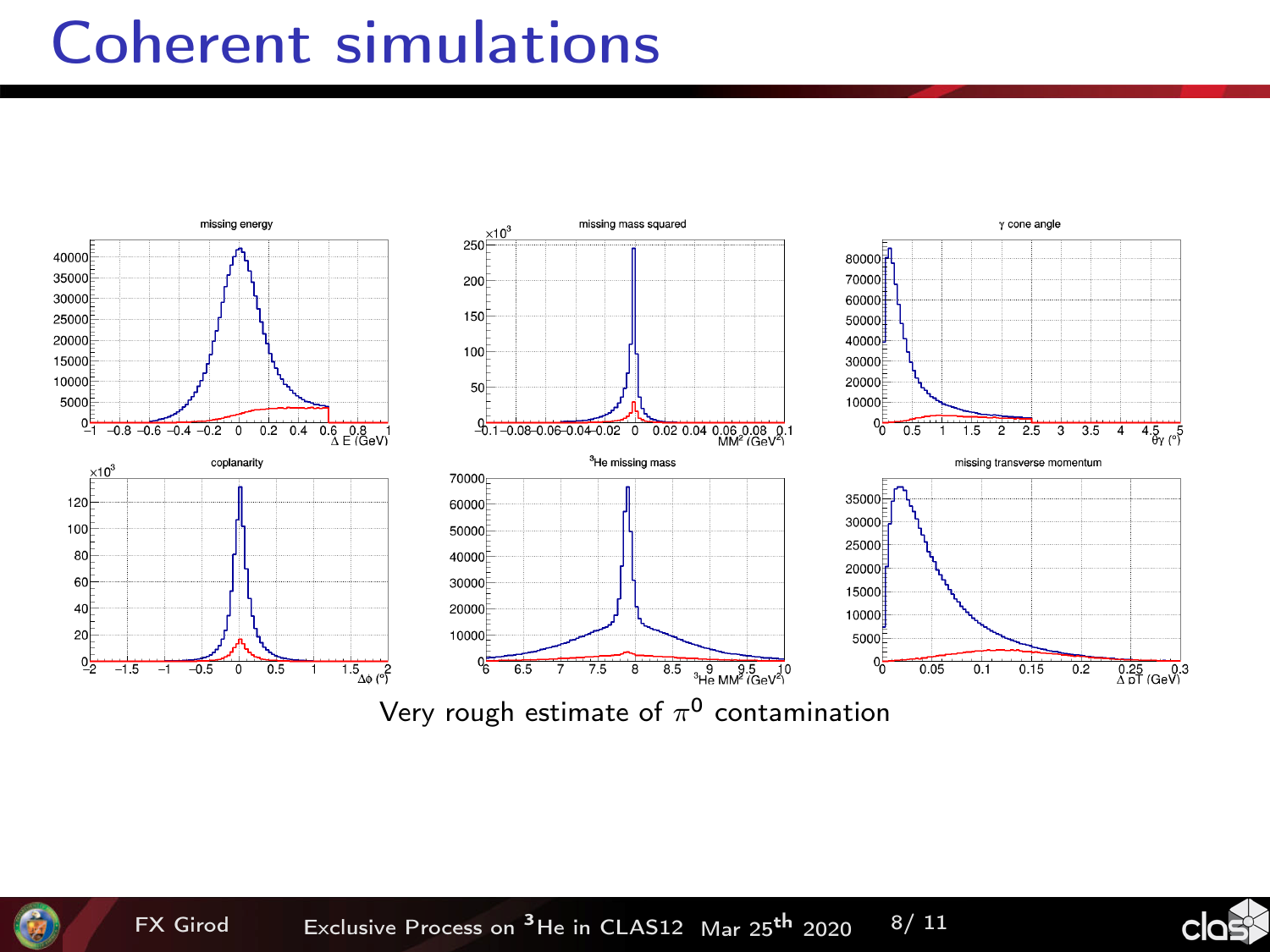#### <span id="page-8-0"></span>**Incoherent simulations**



Need central neutron acceptance



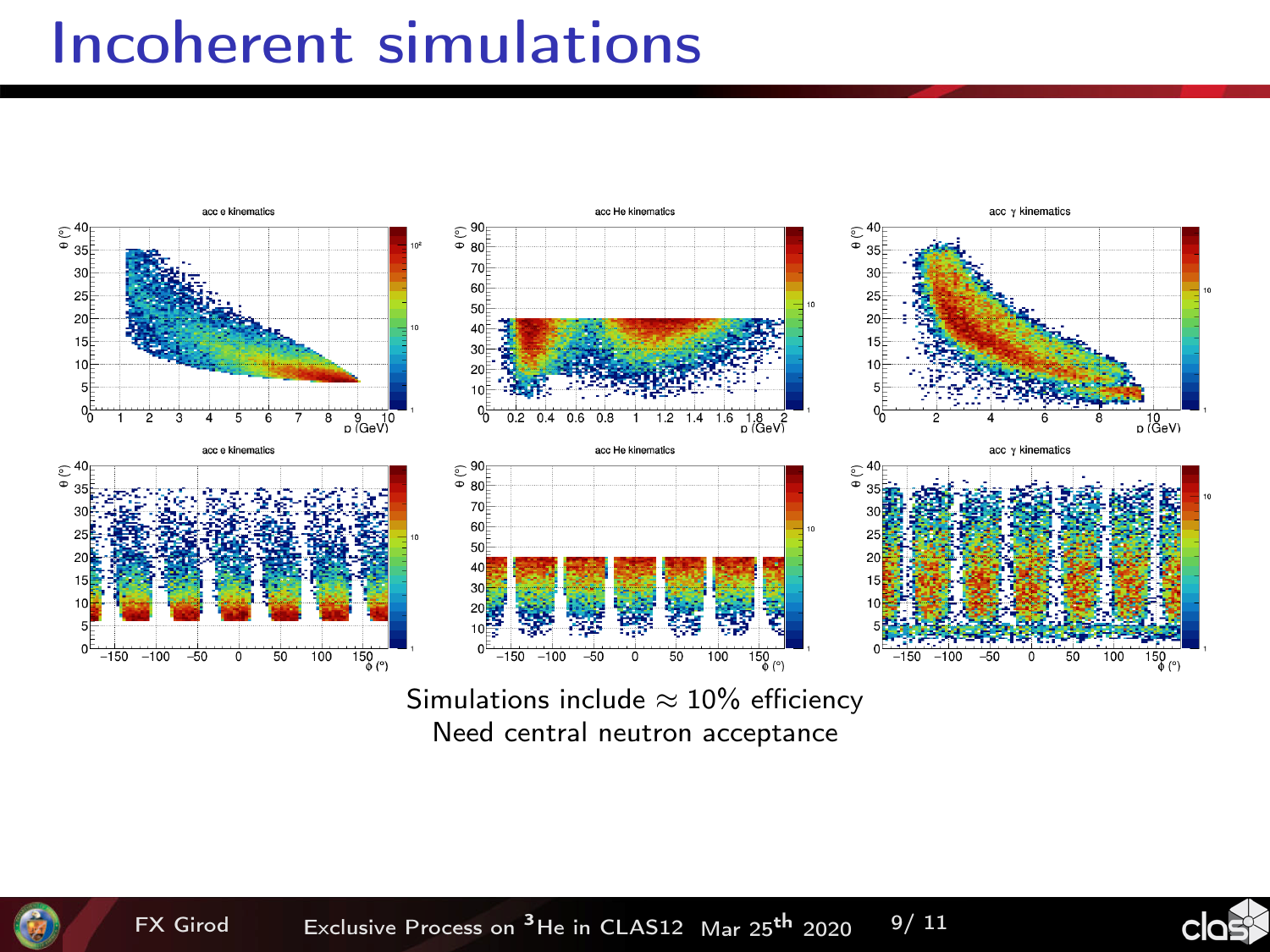#### **Incoherent simulations**





**FX Girod** Exclusive Process on <sup>3</sup>He in CLAS12 Mar 25<sup>th</sup> 2020  $10/11$